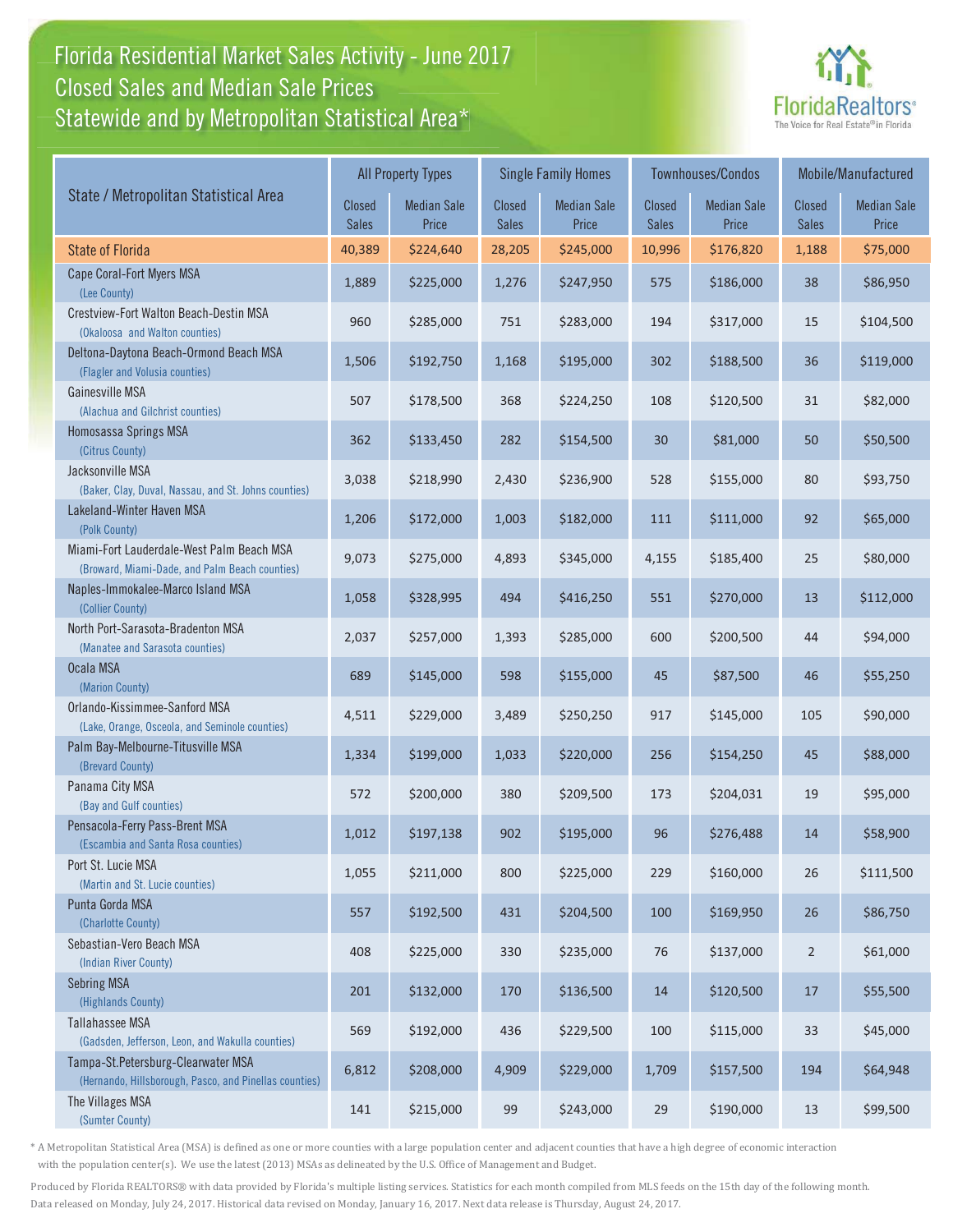# Florida Residential Market Sales Activity - June 2017 Florida Residential Market Sales Activity Listed by County Closed Sales and Median Sale Prices



| County                     | <b>All Property Types</b>     |                             |                        | <b>Single Family Homes</b>  |                        | Townhouses/Condos           | Mobile/Manufactured    |                             |
|----------------------------|-------------------------------|-----------------------------|------------------------|-----------------------------|------------------------|-----------------------------|------------------------|-----------------------------|
|                            | <b>Closed</b><br><b>Sales</b> | <b>Median Sale</b><br>Price | Closed<br><b>Sales</b> | <b>Median Sale</b><br>Price | Closed<br><b>Sales</b> | <b>Median Sale</b><br>Price | Closed<br><b>Sales</b> | <b>Median Sale</b><br>Price |
| Alachua County             | 487                           | \$181,900                   | 359                    | \$224,625                   | 108                    | \$120,500                   | 20                     | \$83,750                    |
| <b>Baker County</b>        | 25                            | \$132,000                   | 17                     | \$150,000                   | $\mathbf 0$            | (No Sales)                  | 8                      | \$89,250                    |
| <b>Bay County</b>          | 536                           | \$199,900                   | 353                    | \$207,800                   | 168                    | \$199,900                   | 15                     | \$116,000                   |
| <b>Bradford County</b>     | 26                            | \$96,500                    | 20                     | \$113,950                   | $\mathbf 0$            | (No Sales)                  | 6                      | \$60,000                    |
| <b>Brevard County</b>      | 1,334                         | \$199,000                   | 1,033                  | \$220,000                   | 256                    | \$154,250                   | 45                     | \$88,000                    |
| <b>Broward County</b>      | 3,305                         | \$260,000                   | 1,692                  | \$355,000                   | 1,602                  | \$160,000                   | 11                     | \$75,000                    |
| <b>Calhoun County</b>      | 8                             | \$116,570                   | 6                      | \$142,620                   | $\boldsymbol{0}$       | (No Sales)                  | $\overline{2}$         | \$58,750                    |
| <b>Charlotte County</b>    | 557                           | \$192,500                   | 431                    | \$204,500                   | 100                    | \$169,950                   | 26                     | \$86,750                    |
| <b>Citrus County</b>       | 362                           | \$133,450                   | 282                    | \$154,500                   | 30                     | \$81,000                    | 50                     | \$50,500                    |
| <b>Clay County</b>         | 395                           | \$205,000                   | 352                    | \$217,000                   | 26                     | \$136,990                   | 17                     | \$95,000                    |
| <b>Collier County</b>      | 1,058                         | \$328,995                   | 494                    | \$416,250                   | 551                    | \$270,000                   | 13                     | \$112,000                   |
| <b>Columbia County</b>     | 77                            | \$145,000                   | 56                     | \$166,500                   | $\mathbf 0$            | (No Sales)                  | 21                     | \$72,000                    |
| <b>DeSoto County</b>       | 23                            | \$124,900                   | 14                     | \$134,950                   | 5                      | \$137,000                   | 4                      | \$55,450                    |
| <b>Dixie County</b>        | 19                            | \$75,000                    | 6                      | \$82,400                    | 3                      | \$60,500                    | 10                     | \$75,000                    |
| <b>Duval County</b>        | 1,565                         | \$187,500                   | 1,264                  | \$198,745                   | 284                    | \$137,500                   | 17                     | \$100,000                   |
| <b>Escambia County</b>     | 539                           | \$169,900                   | 462                    | \$166,500                   | 72                     | \$332,500                   | 5                      | \$72,500                    |
| <b>Flagler County</b>      | 294                           | \$216,500                   | 241                    | \$219,400                   | 48                     | \$226,450                   | 5                      | \$110,000                   |
| <b>Franklin County</b>     | 45                            | \$260,000                   | 33                     | \$293,000                   | 9                      | \$130,000                   | 3                      | \$50,000                    |
| <b>Gadsden County</b>      | 30                            | \$112,500                   | 22                     | \$158,000                   | $\pmb{0}$              | (No Sales)                  | 8                      | \$28,250                    |
| <b>Gilchrist County</b>    | 20                            | \$87,512                    | 9                      | \$162,500                   | $\mathbf 0$            | (No Sales)                  | 11                     | \$67,000                    |
| <b>Glades County</b>       | 11                            | \$166,500                   | 4                      | \$167,750                   | $\pmb{0}$              | (No Sales)                  | 7                      | \$130,000                   |
| <b>Gulf County</b>         | 36                            | \$229,950                   | 27                     | \$253,000                   | 5                      | \$238,000                   | $\overline{4}$         | \$54,500                    |
| <b>Hamilton County</b>     | 6                             | \$79,950                    | 4                      | \$79,950                    | 0                      | (No Sales)                  | $\overline{2}$         | \$74,000                    |
| <b>Hardee County</b>       | 16                            | \$117,500                   | 14                     | \$117,500                   | $\pmb{0}$              | (No Sales)                  | $\overline{2}$         | \$127,500                   |
| <b>Hendry County</b>       | $31\,$                        | \$107,500                   | 20                     | \$180,000                   | $\overline{2}$         | \$82,500                    | 9                      | \$69,500                    |
| <b>Hernando County</b>     | 418                           | \$148,950                   | 365                    | \$159,000                   | $\overline{7}$         | \$122,000                   | 46                     | \$71,000                    |
| <b>Highlands County</b>    | 201                           | \$132,000                   | 170                    | \$136,500                   | 14                     | \$120,500                   | $17\,$                 | \$55,500                    |
| <b>Hillsborough County</b> | 2,636                         | \$229,000                   | 2,020                  | \$245,000                   | 589                    | \$160,000                   | 27                     | \$95,000                    |
| <b>Holmes County</b>       | 10                            | \$120,000                   | 7                      | \$138,000                   | 0                      | (No Sales)                  | 3                      | \$111,800                   |
| <b>Indian River County</b> | 408                           | \$225,000                   | 330                    | \$235,000                   | $76$                   | \$137,000                   | $\overline{2}$         | \$61,000                    |
| Jackson County             | 34                            | \$104,000                   | $30\,$                 | \$107,500                   | $\pmb{0}$              | (No Sales)                  | 4                      | \$65,000                    |
| Jefferson County           | $14\,$                        | \$106,807                   | $10\,$                 | \$135,250                   | $\boldsymbol{0}$       | (No Sales)                  | $\overline{4}$         | \$75,000                    |
| Lafayette County           | 3                             | \$144,000                   | $\overline{2}$         | \$154,500                   | $\pmb{0}$              | (No Sales)                  | $\mathbf 1$            | \$132,500                   |
| <b>Lake County</b>         | 692                           | \$195,000                   | 600                    | \$210,000                   | $31\,$                 | \$149,400                   | 61                     | \$85,000                    |
| Lee County                 | 1,889                         | \$225,000                   | 1,276                  | \$247,950                   | 575                    | \$186,000                   | 38                     | \$86,950                    |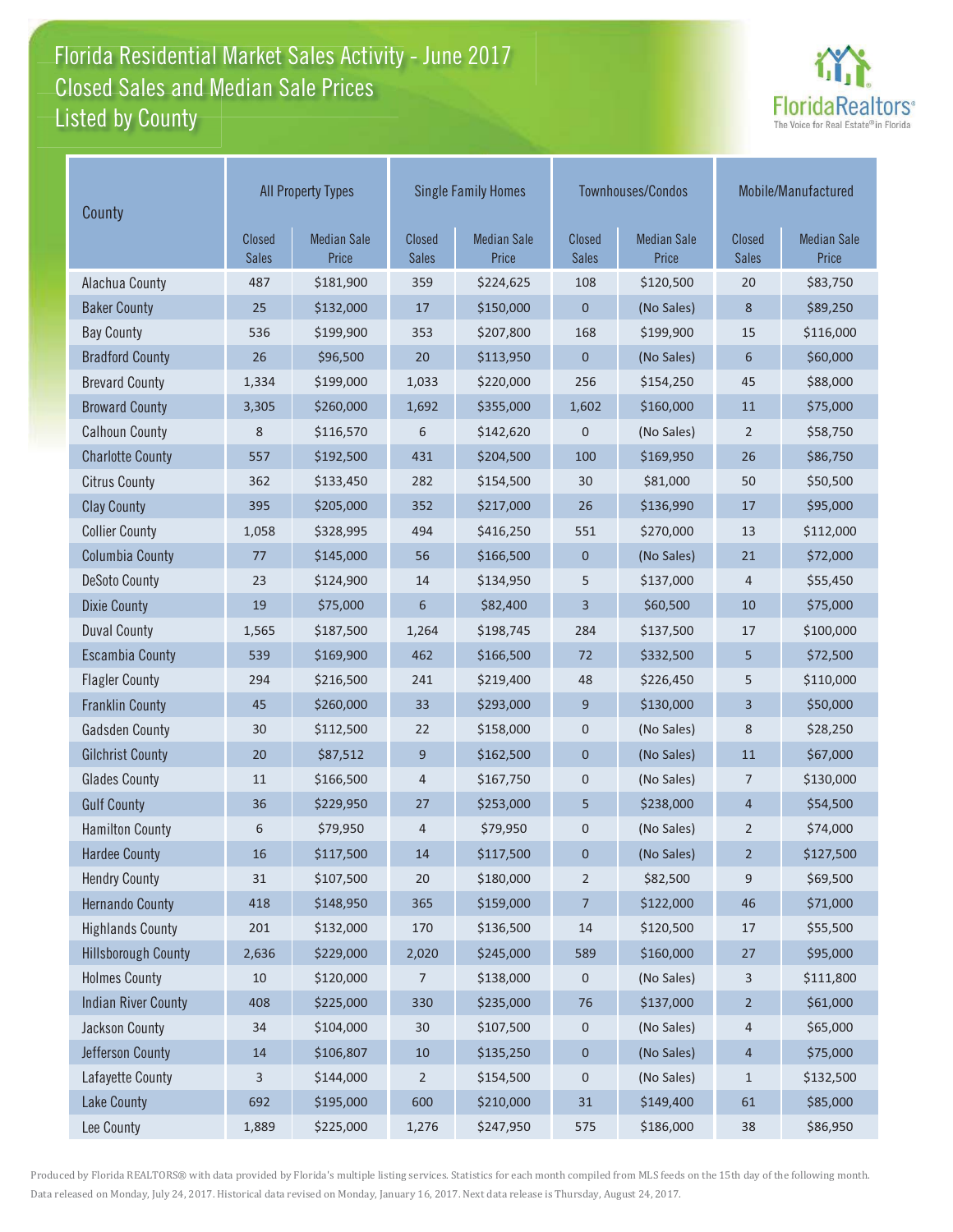# Florida Residential Market Sales Activity - June 2017 Florida Residential Market Sales Activity Listed by Zip Code (Grouped by County)\* Closed Sales and Median Sale Prices



| Zip Code<br>County |       |                               | <b>All Property Types</b>   | <b>Single Family Homes</b>    |                             | Townhouses/Condos             |                             | Mobile/Manufactured    |                             |
|--------------------|-------|-------------------------------|-----------------------------|-------------------------------|-----------------------------|-------------------------------|-----------------------------|------------------------|-----------------------------|
|                    |       | <b>Closed</b><br><b>Sales</b> | <b>Median Sale</b><br>Price | <b>Closed</b><br><b>Sales</b> | <b>Median Sale</b><br>Price | <b>Closed</b><br><b>Sales</b> | <b>Median Sale</b><br>Price | Closed<br><b>Sales</b> | <b>Median Sale</b><br>Price |
| <b>Baker</b>       | 32087 | $\overline{2}$                | \$97,250                    | $\mathbf 0$                   | (No Sales)                  | $\mathbf 0$                   | (No Sales)                  | $\overline{2}$         | \$97,250                    |
| <b>Baker</b>       | 32234 | 0                             | (No Sales)                  | 0                             | (No Sales)                  | $\mathbf 0$                   | (No Sales)                  | 0                      | (No Sales)                  |
| Bay                | 32401 | 28                            | \$124,230                   | 26                            | \$124,230                   | $\overline{2}$                | \$303,900                   | $\mathbf 0$            | (No Sales)                  |
| Bay                | 32402 | 0                             | (No Sales)                  | $\mathbf 0$                   | (No Sales)                  | $\mathbf 0$                   | (No Sales)                  | $\mathbf 0$            | (No Sales)                  |
| Bay                | 32403 | 0                             | (No Sales)                  | $\mathsf 0$                   | (No Sales)                  | $\mathbf 0$                   | (No Sales)                  | $\mathsf 0$            | (No Sales)                  |
| Bay                | 32404 | 71                            | \$182,500                   | 68                            | \$183,037                   | $\mathbf{1}$                  | \$130,900                   | $\overline{2}$         | \$48,400                    |
| Bay                | 32405 | 60                            | \$178,750                   | 60                            | \$178,750                   | $\mathbf 0$                   | (No Sales)                  | $\boldsymbol{0}$       | (No Sales)                  |
| Bay                | 32406 | $\overline{0}$                | (No Sales)                  | $\mathbf{0}$                  | (No Sales)                  | $\mathbf{0}$                  | (No Sales)                  | $\mathbf 0$            | (No Sales)                  |
| Bay                | 32407 | 90                            | \$211,038                   | 50                            | \$219,700                   | 40                            | \$193,450                   | $\mathbf 0$            | (No Sales)                  |
| Bay                | 32408 | 98                            | \$203,516                   | 32                            | \$264,050                   | 61                            | \$199,000                   | 5                      | \$125,000                   |
| Bay                | 32409 | 19                            | \$275,000                   | 16                            | \$294,500                   | $\mathbf 0$                   | (No Sales)                  | 3                      | \$79,850                    |
| Bay                | 32410 | $\mathbf 0$                   | (No Sales)                  | $\mathbf 0$                   | (No Sales)                  | $\mathbf 0$                   | (No Sales)                  | $\mathbf 0$            | (No Sales)                  |
| Bay                | 32411 | 0                             | (No Sales)                  | 0                             | (No Sales)                  | $\mathbf 0$                   | (No Sales)                  | $\mathbf 0$            | (No Sales)                  |
| Bay                | 32412 | $\mathbf 0$                   | (No Sales)                  | $\mathbf 0$                   | (No Sales)                  | $\mathbf 0$                   | (No Sales)                  | $\mathbf 0$            | (No Sales)                  |
| Bay                | 32413 | 103                           | \$245,000                   | 46                            | \$260,500                   | 56                            | \$217,000                   | $\mathbf{1}$           | \$75,000                    |
| Bay                | 32417 | $\mathbf 0$                   | (No Sales)                  | 0                             | (No Sales)                  | $\mathbf 0$                   | (No Sales)                  | $\mathbf 0$            | (No Sales)                  |
| Bay                | 32437 | 0                             | (No Sales)                  | 0                             | (No Sales)                  | $\mathbf 0$                   | (No Sales)                  | $\mathsf 0$            | (No Sales)                  |
| Bay                | 32438 | 3                             | \$85,000                    | $\mathbf{1}$                  | \$85,000                    | $\mathbf 0$                   | (No Sales)                  | $\overline{2}$         | \$82,250                    |
| Bay                | 32444 | 46                            | \$232,500                   | 46                            | \$232,500                   | $\mathbf 0$                   | (No Sales)                  | $\mathbf 0$            | (No Sales)                  |
| <b>Bay</b>         | 32456 | 13                            | \$289,900                   | $\overline{4}$                | \$289,500                   | 8                             | \$299,950                   | $\mathbf{1}$           | \$125,000                   |
| Bay                | 32461 | 0                             | (No Sales)                  | 0                             | (No Sales)                  | $\mathbf 0$                   | (No Sales)                  | $\mathbf 0$            | (No Sales)                  |
| Bay                | 32462 | 0                             | (No Sales)                  | $\mathbf 0$                   | (No Sales)                  | $\mathbf 0$                   | (No Sales)                  | $\overline{0}$         | (No Sales)                  |
| Bay                | 32466 | 5                             | \$199,000                   | 4                             | \$217,000                   | $\mathbf 0$                   | (No Sales)                  | $\mathbf{1}$           | \$119,500                   |
| <b>Bradford</b>    | 32042 | 0                             | (No Sales)                  | 0                             | (No Sales)                  | $\mathbf 0$                   | (No Sales)                  | $\mathbf 0$            | (No Sales)                  |
| <b>Bradford</b>    | 32044 | 3                             | \$60,000                    | $\mathbf{1}$                  | \$58,000                    | $\mathbf 0$                   | (No Sales)                  | $\overline{2}$         | \$60,000                    |
| <b>Bradford</b>    | 32054 | $\mathbf 0$                   | (No Sales)                  | $\pmb{0}$                     | (No Sales)                  | $\mathbf 0$                   | (No Sales)                  | $\mathbf 0$            | (No Sales)                  |
| <b>Bradford</b>    | 32058 | 2                             | \$77,450                    | $\mathbf{1}$                  | \$79,900                    | $\mathbf 0$                   | (No Sales)                  | $\mathbf{1}$           | \$75,000                    |
| <b>Bradford</b>    | 32083 | 0                             | (No Sales)                  | 0                             | (No Sales)                  | $\boldsymbol{0}$              | (No Sales)                  | 0                      | (No Sales)                  |
| <b>Bradford</b>    | 32091 | 17                            | \$99,000                    | 14                            | \$113,950                   | $\mathbf 0$                   | (No Sales)                  | 3                      | \$50,000                    |
| <b>Bradford</b>    | 32622 | 0                             | (No Sales)                  | $\boldsymbol{0}$              | (No Sales)                  | $\boldsymbol{0}$              | (No Sales)                  | $\mathbf 0$            | (No Sales)                  |
| <b>Bradford</b>    | 32656 | 3                             | \$140,000                   | 3                             | \$140,000                   | $\mathbf 0$                   | (No Sales)                  | 0                      | (No Sales)                  |
| <b>Bradford</b>    | 32666 | $\mathbf{1}$                  | \$167,000                   | $\mathbf{1}$                  | \$167,000                   | $\bf{0}$                      | (No Sales)                  | $\boldsymbol{0}$       | (No Sales)                  |
| <b>Bradford</b>    | 32694 | 0                             | (No Sales)                  | $\boldsymbol{0}$              | (No Sales)                  | $\boldsymbol{0}$              | (No Sales)                  | 0                      | (No Sales)                  |
| <b>Brevard</b>     | 32754 | 10                            | \$297,450                   | 8                             | \$299,900                   | $\boldsymbol{0}$              | (No Sales)                  | $\overline{2}$         | \$71,500                    |
| <b>Brevard</b>     | 32775 | 0                             | (No Sales)                  | $\boldsymbol{0}$              | (No Sales)                  | 0                             | (No Sales)                  | $\mathbf 0$            | (No Sales)                  |
| <b>Brevard</b>     | 32780 | 76                            | \$148,250                   | 56                            | \$200,000                   | 20                            | \$77,250                    | $\mathbf 0$            | (No Sales)                  |
| <b>Brevard</b>     | 32781 | 0                             | (No Sales)                  | 0                             | (No Sales)                  | 0                             | (No Sales)                  | $\mathbf 0$            | (No Sales)                  |
| <b>Brevard</b>     | 32783 | 0                             | (No Sales)                  | $\pmb{0}$                     | (No Sales)                  | $\pmb{0}$                     | (No Sales)                  | $\bf{0}$               | (No Sales)                  |

\* Statistics for each listed zip code are presented only for the portion of the zip code located inside the county specified.

As a result, some zip codes will appear in this list more than once if they cover areas in more than one county.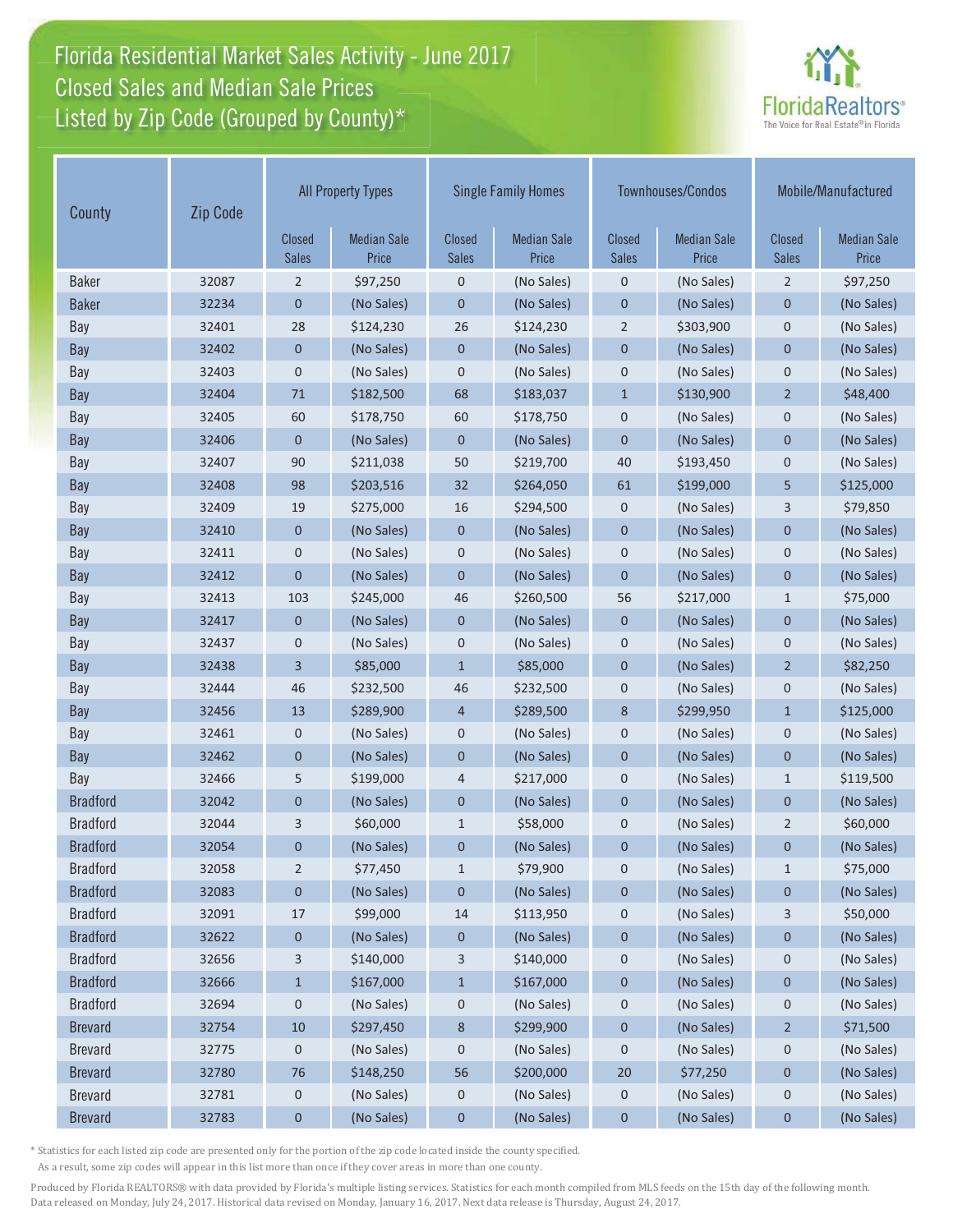# Florida Residential Market Sales Activity - June 2017 Florida Residential Market Sales Activity Listed by Zip Code (Grouped by County)\* Closed Sales and Median Sale Prices



| Zip Code<br>County |       |                               | <b>All Property Types</b>   | Townhouses/Condos<br><b>Single Family Homes</b> |                             |                               | Mobile/Manufactured         |                               |                             |
|--------------------|-------|-------------------------------|-----------------------------|-------------------------------------------------|-----------------------------|-------------------------------|-----------------------------|-------------------------------|-----------------------------|
|                    |       | <b>Closed</b><br><b>Sales</b> | <b>Median Sale</b><br>Price | <b>Closed</b><br><b>Sales</b>                   | <b>Median Sale</b><br>Price | <b>Closed</b><br><b>Sales</b> | <b>Median Sale</b><br>Price | <b>Closed</b><br><b>Sales</b> | <b>Median Sale</b><br>Price |
| <b>Brevard</b>     | 32796 | 42                            | \$149,500                   | 35                                              | \$159,000                   | 7                             | \$68,000                    | $\mathbf 0$                   | (No Sales)                  |
| <b>Brevard</b>     | 32815 | $\mathbf 0$                   | (No Sales)                  | 0                                               | (No Sales)                  | $\mathbf 0$                   | (No Sales)                  | $\mathbf 0$                   | (No Sales)                  |
| <b>Brevard</b>     | 32899 | $\mathbf 0$                   | (No Sales)                  | 0                                               | (No Sales)                  | $\mathbf 0$                   | (No Sales)                  | $\mathbf 0$                   | (No Sales)                  |
| <b>Brevard</b>     | 32901 | 30                            | \$156,250                   | 29                                              | \$157,500                   | $\mathbf{1}$                  | \$66,000                    | $\mathbf{0}$                  | (No Sales)                  |
| <b>Brevard</b>     | 32902 | $\pmb{0}$                     | (No Sales)                  | 0                                               | (No Sales)                  | $\mathbf 0$                   | (No Sales)                  | $\mathbf 0$                   | (No Sales)                  |
| <b>Brevard</b>     | 32903 | 34                            | \$383,500                   | 19                                              | \$397,000                   | 15                            | \$320,250                   | $\mathbf{0}$                  | (No Sales)                  |
| <b>Brevard</b>     | 32904 | 81                            | \$255,200                   | 71                                              | \$258,500                   | $\overline{7}$                | \$65,000                    | 3                             | \$62,500                    |
| <b>Brevard</b>     | 32905 | 58                            | \$128,450                   | 35                                              | \$155,000                   | 19                            | \$79,719                    | $\overline{4}$                | \$80,195                    |
| <b>Brevard</b>     | 32906 | 0                             | (No Sales)                  | 0                                               | (No Sales)                  | $\mathbf 0$                   | (No Sales)                  | $\mathbf 0$                   | (No Sales)                  |
| <b>Brevard</b>     | 32907 | 105                           | \$165,000                   | 101                                             | \$165,000                   | $\mathbf 0$                   | (No Sales)                  | 4                             | \$65,000                    |
| <b>Brevard</b>     | 32908 | 40                            | \$164,450                   | 40                                              | \$164,450                   | $\mathbf 0$                   | (No Sales)                  | $\mathbf 0$                   | (No Sales)                  |
| <b>Brevard</b>     | 32909 | 73                            | \$166,000                   | 73                                              | \$166,000                   | $\mathbf 0$                   | (No Sales)                  | $\mathbf 0$                   | (No Sales)                  |
| <b>Brevard</b>     | 32910 | 0                             | (No Sales)                  | 0                                               | (No Sales)                  | $\mathbf 0$                   | (No Sales)                  | $\mathsf 0$                   | (No Sales)                  |
| <b>Brevard</b>     | 32911 | $\mathbf 0$                   | (No Sales)                  | 0                                               | (No Sales)                  | $\mathbf 0$                   | (No Sales)                  | $\mathbf 0$                   | (No Sales)                  |
| <b>Brevard</b>     | 32912 | $\mathbf 0$                   | (No Sales)                  | 0                                               | (No Sales)                  | $\mathbf 0$                   | (No Sales)                  | $\mathbf 0$                   | (No Sales)                  |
| <b>Brevard</b>     | 32919 | 0                             | (No Sales)                  | 0                                               | (No Sales)                  | $\mathbf{0}$                  | (No Sales)                  | $\mathbf 0$                   | (No Sales)                  |
| <b>Brevard</b>     | 32920 | 47                            | \$194,000                   | 3                                               | \$300,000                   | 44                            | \$173,500                   | $\mathbf 0$                   | (No Sales)                  |
| <b>Brevard</b>     | 32922 | 17                            | \$66,000                    | 12                                              | \$72,000                    | 5                             | \$48,000                    | $\mathbf{0}$                  | (No Sales)                  |
| <b>Brevard</b>     | 32923 | 0                             | (No Sales)                  | 0                                               | (No Sales)                  | $\mathbf 0$                   | (No Sales)                  | $\mathbf 0$                   | (No Sales)                  |
| <b>Brevard</b>     | 32924 | $\overline{0}$                | (No Sales)                  | $\overline{0}$                                  | (No Sales)                  | $\overline{0}$                | (No Sales)                  | $\overline{0}$                | (No Sales)                  |
| <b>Brevard</b>     | 32925 | 0                             | (No Sales)                  | 0                                               | (No Sales)                  | $\mathbf 0$                   | (No Sales)                  | $\mathbf 0$                   | (No Sales)                  |
| <b>Brevard</b>     | 32926 | 37                            | \$184,000                   | 30                                              | \$213,500                   | $\mathbf{1}$                  | \$99,000                    | 6                             | \$88,450                    |
| <b>Brevard</b>     | 32927 | 56                            | \$155,000                   | 51                                              | \$158,000                   | 3                             | \$117,000                   | 2                             | \$60,700                    |
| <b>Brevard</b>     | 32931 | 53                            | \$320,000                   | 18                                              | \$552,000                   | 35                            | \$250,000                   | $\mathbf 0$                   | (No Sales)                  |
| <b>Brevard</b>     | 32932 | 0                             | (No Sales)                  | 0                                               | (No Sales)                  | $\mathbf 0$                   | (No Sales)                  | $\mathbf 0$                   | (No Sales)                  |
| <b>Brevard</b>     | 32934 | 45                            | \$306,500                   | 43                                              | \$315,000                   | $\overline{2}$                | \$240,950                   | $\mathbf 0$                   | (No Sales)                  |
| <b>Brevard</b>     | 32935 | 84                            | \$155,500                   | 67                                              | \$158,000                   | 17                            | \$78,000                    | 0                             | (No Sales)                  |
| <b>Brevard</b>     | 32936 | $\boldsymbol{0}$              | (No Sales)                  | 0                                               | (No Sales)                  | 0                             | (No Sales)                  | 0                             | (No Sales)                  |
| <b>Brevard</b>     | 32937 | 62                            | \$289,950                   | 41                                              | \$325,000                   | 21                            | \$229,000                   | $\mathbf 0$                   | (No Sales)                  |
| <b>Brevard</b>     | 32940 | 128                           | \$306,250                   | 101                                             | \$344,000                   | 27                            | \$150,000                   | $\pmb{0}$                     | (No Sales)                  |
| <b>Brevard</b>     | 32941 | 0                             | (No Sales)                  | $\mathbf 0$                                     | (No Sales)                  | 0                             | (No Sales)                  | 0                             | (No Sales)                  |
| <b>Brevard</b>     | 32949 | 9                             | \$372,500                   | 9                                               | \$372,500                   | $\pmb{0}$                     | (No Sales)                  | $\pmb{0}$                     | (No Sales)                  |
| <b>Brevard</b>     | 32950 | 4                             | \$374,081                   | 4                                               | \$374,081                   | $\mathbf 0$                   | (No Sales)                  | 0                             | (No Sales)                  |
| <b>Brevard</b>     | 32951 | 24                            | \$317,500                   | 16                                              | \$460,500                   | $\boldsymbol{6}$              | \$192,500                   | $\overline{2}$                | \$119,000                   |
| <b>Brevard</b>     | 32952 | 37                            | \$315,000                   | 34                                              | \$331,500                   | 3                             | \$250,000                   | $\mathbf 0$                   | (No Sales)                  |
| <b>Brevard</b>     | 32953 | 51                            | \$305,000                   | 47                                              | \$305,500                   | 3                             | \$275,000                   | $\mathbf{1}$                  | \$39,900                    |
| <b>Brevard</b>     | 32954 | 0                             | (No Sales)                  | 0                                               | (No Sales)                  | $\pmb{0}$                     | (No Sales)                  | $\mathbf 0$                   | (No Sales)                  |
| <b>Brevard</b>     | 32955 | 106                           | \$240,000                   | 85                                              | \$269,500                   | $20\,$                        | \$123,250                   | $\mathbf{1}$                  | \$58,000                    |

\* Statistics for each listed zip code are presented only for the portion of the zip code located inside the county specified.

As a result, some zip codes will appear in this list more than once if they cover areas in more than one county.